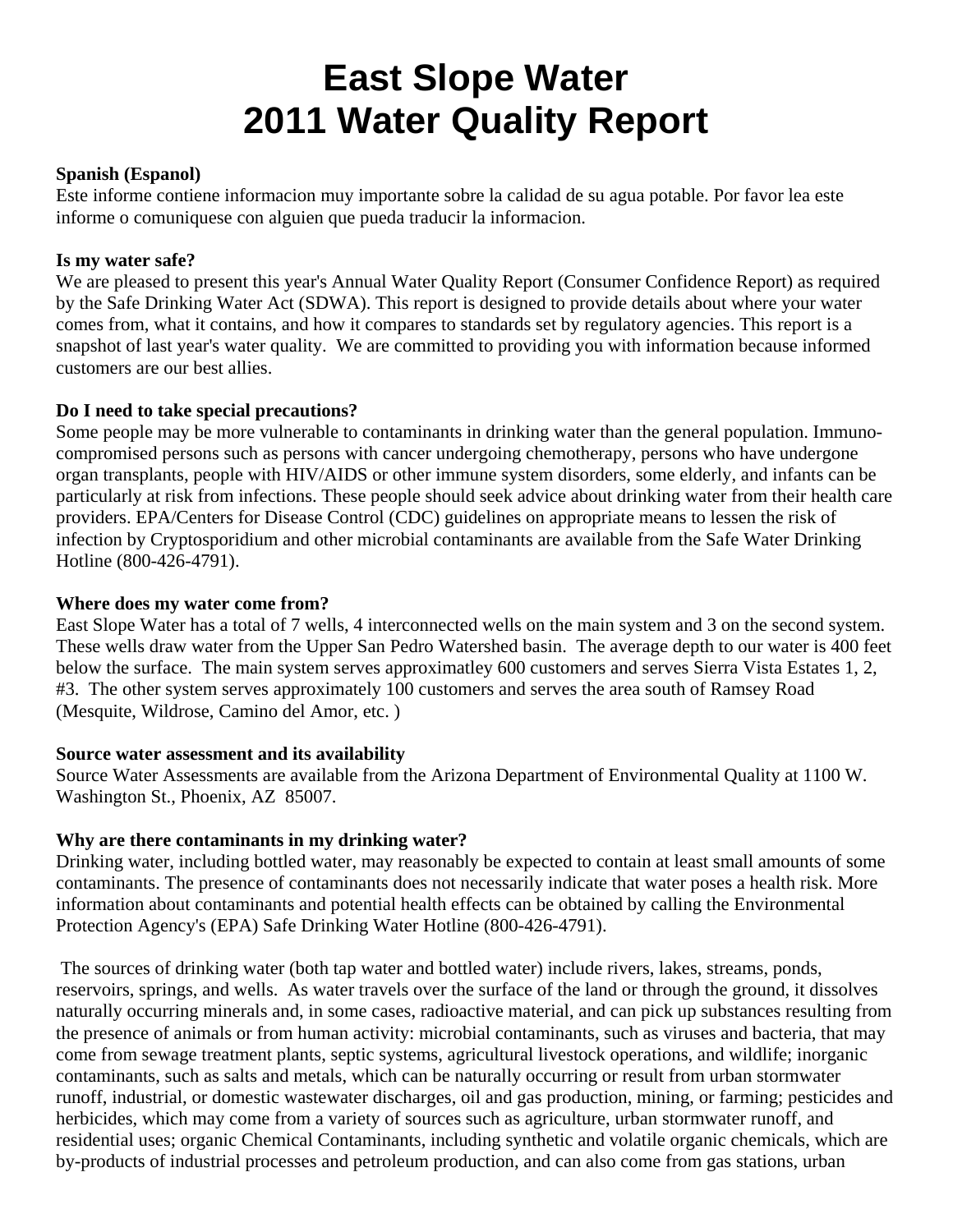stormwater runoff, and septic systems; and radioactive contaminants, which can be naturally occurring or be the result of oil and gas production and mining activities. In order to ensure that tap water is safe to drink, EPA prescribes regulations that limit the amount of certain contaminants in water provided by public water systems. Food and Drug Administration (FDA) regulations establish limits for contaminants in bottled water which must provide the same protection for public health.

#### **How can I get involved?**

If you have any questions, please contact Keith Dojaquez at 800-315-5333.

#### **Description of Water Treatment Process**

Your water is treated by disinfection. Disinfection involves the addition of chlorine or other disinfectant to kill dangerous bacteria and microorganisims that may be in the water. Disinfection is considered to be one of the major public health advances of the 20th century.

### **Water Conservation Tips**

Did you know that the average U.S. household uses approximately 400 gallons of water per day or 100 gallons per person per day? Luckily, there are many low-cost and no-cost ways to conserve water. Small changes can make a big difference – try one today and soon it will become second nature.

- Take short showers a 5 minute shower uses 4 to 5 gallons of water compared to up to 50 gallons for a bath.
- Shut off water while brushing your teeth, washing your hair and shaving and save up to 500 gallons a month.
- Use a water-efficient showerhead. They're inexpensive, easy to install, and can save you up to 750 gallons a month.
- Run your clothes washer and dishwasher only when they are full. You can save up to 1,000 gallons a month.
- Water plants only when necessary.
- Fix leaky toilets and faucets. Faucet washers are inexpensive and take only a few minutes to replace. To check your toilet for a leak, place a few drops of food coloring in the tank and wait. If it seeps into the toilet bowl without flushing, you have a leak. Fixing it or replacing it with a new, more efficient model can save up to 1,000 gallons a month.
- Adjust sprinklers so only your lawn is watered. Apply water only as fast as the soil can absorb it and during the cooler parts of the day to reduce evaporation.
- Teach your kids about water conservation to ensure a future generation that uses water wisely. Make it a family effort to reduce next month's water bill!
- Visit www.epa.gov/watersense for more information.

### **Additional Information for Lead**

If present, elevated levels of lead can cause serious health problems, especially for pregnant women and young children. Lead in drinking water is primarily from materials and components associated with service lines and home plumbing. East Slope Water is responsible for providing high quality drinking water, but cannot control the variety of materials used in plumbing components. When your water has been sitting for several hours, you can minimize the potential for lead exposure by flushing your tap for 30 seconds to 2 minutes before using water for drinking or cooking. If you are concerned about lead in your water, you may wish to have your water tested. Information on lead in drinking water, testing methods, and steps you can take to minimize exposure is available from the Safe Drinking Water Hotline or at http://www.epa.gov/safewater/lead.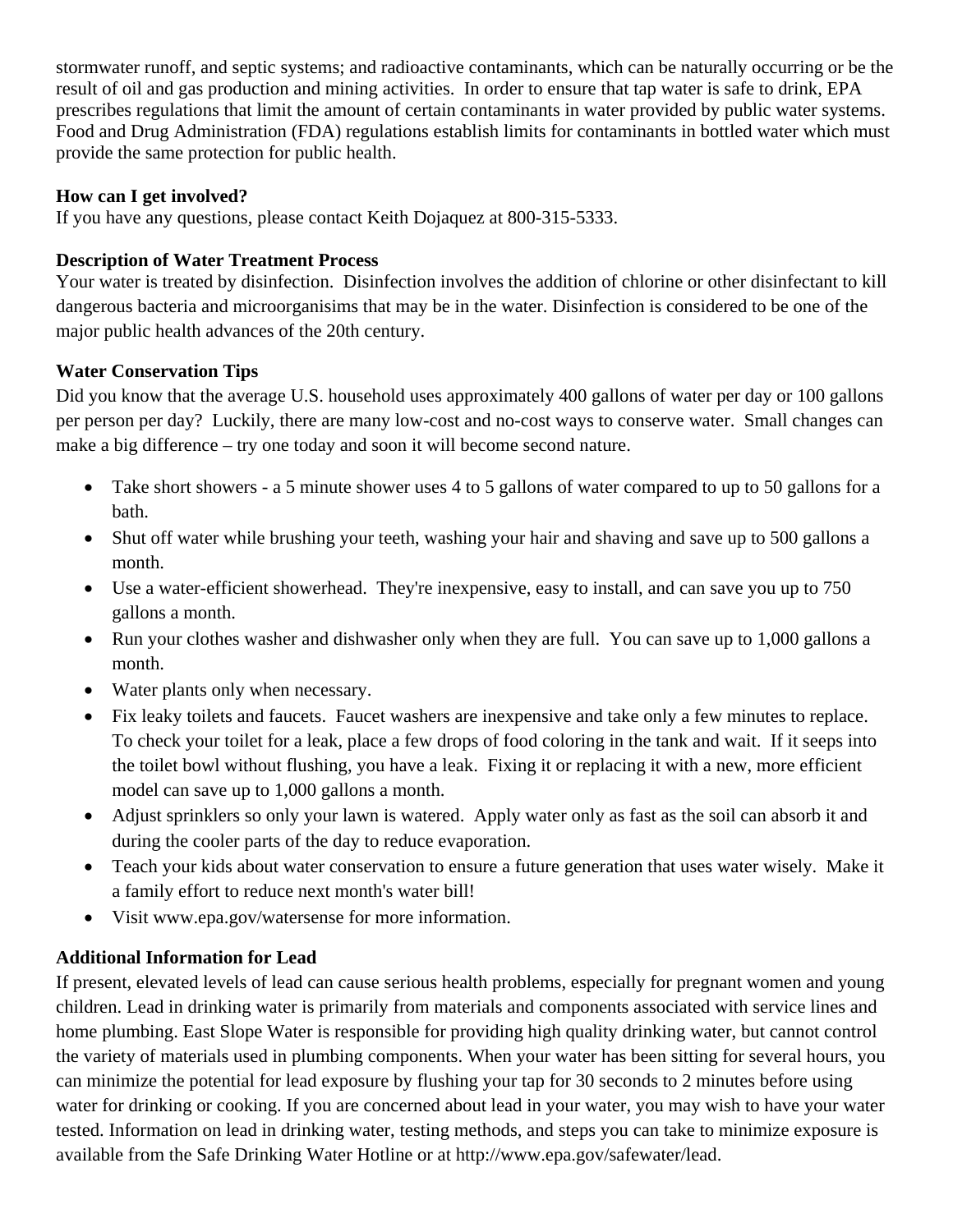## **Water Quality Data Table**

In order to ensure that tap water is safe to drink, EPA prescribes regulations which limit the amount of contaminants in water provided by public water systems. The table below lists all of the drinking water contaminants that we detected during the calendar year of this report. Although many more contaminants were tested, only those substances listed below were found in your water. All sources of drinking water contain some naturally occurring contaminants. At low levels, these substances are generally not harmful in our drinking water. Removing all contaminants would be extremely expensive, and in most cases, would not provide increased protection of public health. A few naturally occurring minerals may actually improve the taste of drinking water and have nutritional value at low levels. Unless otherwise noted, the data presented in this table is from testing done in the calendar year of the report. The EPA or the State requires us to monitor for certain contaminants less than once per year because the concentrations of these contaminants do not vary significantly from year to year, or the system is not considered vulnerable to this type of contamination. As such, some of our data, though representative, may be more than one year old. In this table you will find terms and abbreviations that might not be familiar to you. To help you better understand these terms, we have provided the definitions below the table

|                                            | <b>MCLG</b>       | MCL,       |                       |           |       |               |                  |                                                                                                |
|--------------------------------------------|-------------------|------------|-----------------------|-----------|-------|---------------|------------------|------------------------------------------------------------------------------------------------|
|                                            | <sub>or</sub>     | TT, or     | Your                  |           | Range | <b>Sample</b> |                  |                                                                                                |
| <b>Contaminants</b>                        | <b>MRDLG MRDL</b> |            | <b>Water Low High</b> |           |       | Date          | <b>Violation</b> | <b>Typical Source</b>                                                                          |
| <b>Inorganic Contaminants</b>              |                   |            |                       |           |       |               |                  |                                                                                                |
| Nitrate [measured as<br>Nitrogen] (ppm)    | 10                | 10         | 1.4                   | 0.41      | 1.4   | 2011          | N <sub>o</sub>   | Runoff from fertilizer use; Leaching from septic<br>tanks, sewage; Erosion of natural deposits |
| Sodium (optional) (ppm)                    |                   | <b>MPL</b> | 11                    | <b>ND</b> | 11    | 2009          | No               | Erosion of natural deposits; Leaching                                                          |
| <b>Microbiological Contaminants</b>        |                   |            |                       |           |       |               |                  |                                                                                                |
| Total Coliform (positive<br>samples/month) | $\overline{0}$    |            | 1                     | <b>NA</b> |       | 2011          | N <sub>o</sub>   | Naturally present in the environment                                                           |
|                                            |                   |            |                       |           |       |               |                  |                                                                                                |
| <b>Radioactive Contaminants</b>            |                   |            |                       |           |       |               |                  |                                                                                                |
| Alpha emitters (pCi/L)                     | $\theta$          | 15         | 7.3                   | 2.5       | 7.3   | 2009          | N <sub>o</sub>   | Erosion of natural deposits                                                                    |
|                                            |                   |            |                       |           |       |               |                  |                                                                                                |

### **Undetected Contaminants**

The following contaminants were monitored for, but not detected, in your water.

|                                               | <b>MCLG</b>   | <b>MCL</b>    |              |                  |                                           |
|-----------------------------------------------|---------------|---------------|--------------|------------------|-------------------------------------------|
|                                               | <sub>or</sub> | <sub>or</sub> | Your         |                  |                                           |
| <b>Contaminants</b>                           | <b>MRDLG</b>  | <b>MRDL</b>   | <b>Water</b> | <b>Violation</b> | <b>Typical Source</b>                     |
| <b>TTHMs</b> [Total<br>Trihalomethanes] (ppb) | <b>NA</b>     | 80            | ND           | No               | By-product of drinking water disinfection |

| <b>Unit Descriptions</b> |                                                                                        |  |  |  |  |
|--------------------------|----------------------------------------------------------------------------------------|--|--|--|--|
| <b>Term</b>              | <b>Definition</b>                                                                      |  |  |  |  |
| ppm                      | ppm: parts per million, or milligrams per liter (mg/L)                                 |  |  |  |  |
| ppb                      | ppb: parts per billion, or micrograms per liter (µg/L)                                 |  |  |  |  |
| pCi/L                    | pCi/L: picocuries per liter (a measure of radioactivity)                               |  |  |  |  |
| positive samples/month   | positive samples/month: Number of samples taken monthly that were found to be positive |  |  |  |  |
| <b>NA</b>                | NA: not applicable                                                                     |  |  |  |  |
| ND                       | ND: Not detected                                                                       |  |  |  |  |
| NR.                      | NR: Monitoring not required, but recommended.                                          |  |  |  |  |